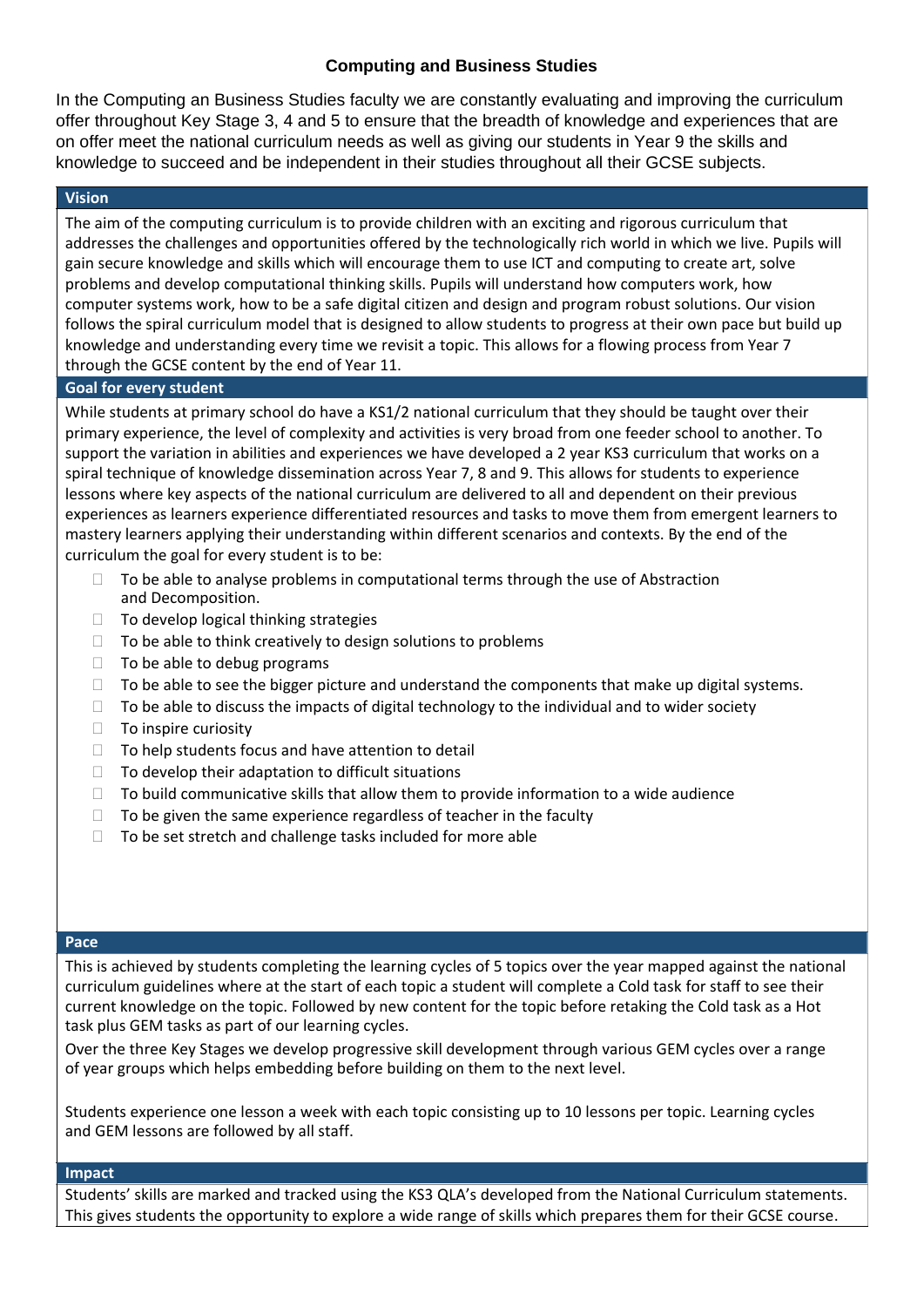# **KS4 Computer Science/ICT**

| <b>Vision</b>                                                                                                                                                                                                                                                                                                                                                                                                                 |
|-------------------------------------------------------------------------------------------------------------------------------------------------------------------------------------------------------------------------------------------------------------------------------------------------------------------------------------------------------------------------------------------------------------------------------|
| The aim of our spiral computing curriculum model is to provide children with exciting and rigorous learning<br>experiences that addresses the demands and opportunities offered by the technologically rich world in which we<br>live. Students will be challenged to gain secure theoretical knowledge and develop practical ICT and<br>computational thinking skills whilst learning how to be safe a safe digital citizen. |
| Goal for every student                                                                                                                                                                                                                                                                                                                                                                                                        |
| By the end of the curriculum the goal for every student is to be:                                                                                                                                                                                                                                                                                                                                                             |
| <b>Computer Science</b>                                                                                                                                                                                                                                                                                                                                                                                                       |
| To be able to analyse problems in computational terms through the use of Abstraction<br>$\Box$<br>and Decomposition.                                                                                                                                                                                                                                                                                                          |
| To develop logical thinking strategies<br>⊔                                                                                                                                                                                                                                                                                                                                                                                   |
| To be able to think creatively to design solutions to problems<br>Ш                                                                                                                                                                                                                                                                                                                                                           |
| To be able to debug programs<br>□                                                                                                                                                                                                                                                                                                                                                                                             |
| To be able to see the bigger picture and understand the components that make up digital systems.<br>Ш                                                                                                                                                                                                                                                                                                                         |
| To be able to discuss the impacts of digital technology to the individual and to wider society<br>$\Box$                                                                                                                                                                                                                                                                                                                      |
| To inspire curiosity<br>$\Box$<br>To help students focus and have attention to detail                                                                                                                                                                                                                                                                                                                                         |
| ⊔<br>To develop their adaptation to difficult situations<br>⊔                                                                                                                                                                                                                                                                                                                                                                 |
|                                                                                                                                                                                                                                                                                                                                                                                                                               |
| To build communicative skills that allow them to provide information to a wide audience To be given the<br>$\Box$<br>same experience regardless of teacher in the faculty                                                                                                                                                                                                                                                     |
| To be set stretch and challenge tasks included for more able<br>П                                                                                                                                                                                                                                                                                                                                                             |
| ICT                                                                                                                                                                                                                                                                                                                                                                                                                           |
| To be able to discuss the impacts of digital technology to the individual and to wider society<br>$\Box$<br>To inspire curiosity<br>$\Box$                                                                                                                                                                                                                                                                                    |
| To help students focus and have attention to detail<br>⊔                                                                                                                                                                                                                                                                                                                                                                      |
| To develop their adaptation to difficult situations<br>$\Box$                                                                                                                                                                                                                                                                                                                                                                 |
| To build communicative skills that allow them to provide information to a wide audience<br>П                                                                                                                                                                                                                                                                                                                                  |
| To develop transferable skills between software packages<br>⊔                                                                                                                                                                                                                                                                                                                                                                 |
| To be given the same experience regardless of teacher in the faculty<br>$\Box$                                                                                                                                                                                                                                                                                                                                                |
| To be set stretch and challenge tasks included for more able                                                                                                                                                                                                                                                                                                                                                                  |
|                                                                                                                                                                                                                                                                                                                                                                                                                               |
|                                                                                                                                                                                                                                                                                                                                                                                                                               |
| Pace                                                                                                                                                                                                                                                                                                                                                                                                                          |
| Students receive 5 lessons a fortnight over Year 10 and 11.                                                                                                                                                                                                                                                                                                                                                                   |
|                                                                                                                                                                                                                                                                                                                                                                                                                               |
| Year 10 in computer Science is about delivering the exam content for component 2. Each topic lasts for around 1                                                                                                                                                                                                                                                                                                               |
| half term with end of topic assessments and GEM activities completed as per the learning cycle process. Year 11                                                                                                                                                                                                                                                                                                               |

in computer science is about delivering the exam content for component 1 and revisiting revision sessions on Component 2. The same learning cycles with GEM activities are completed

Year 10 ICT is about delivering the knowledge and skills to complete the mandatory coursework project as well as exam content. Year 10 students sit a mock exam at the end of Year 10. Students complete a practice task with GEM Feedback before attempting independently the controlled assessment work. This is continued into Year 11 to complete the 2 remaining controlled assessment units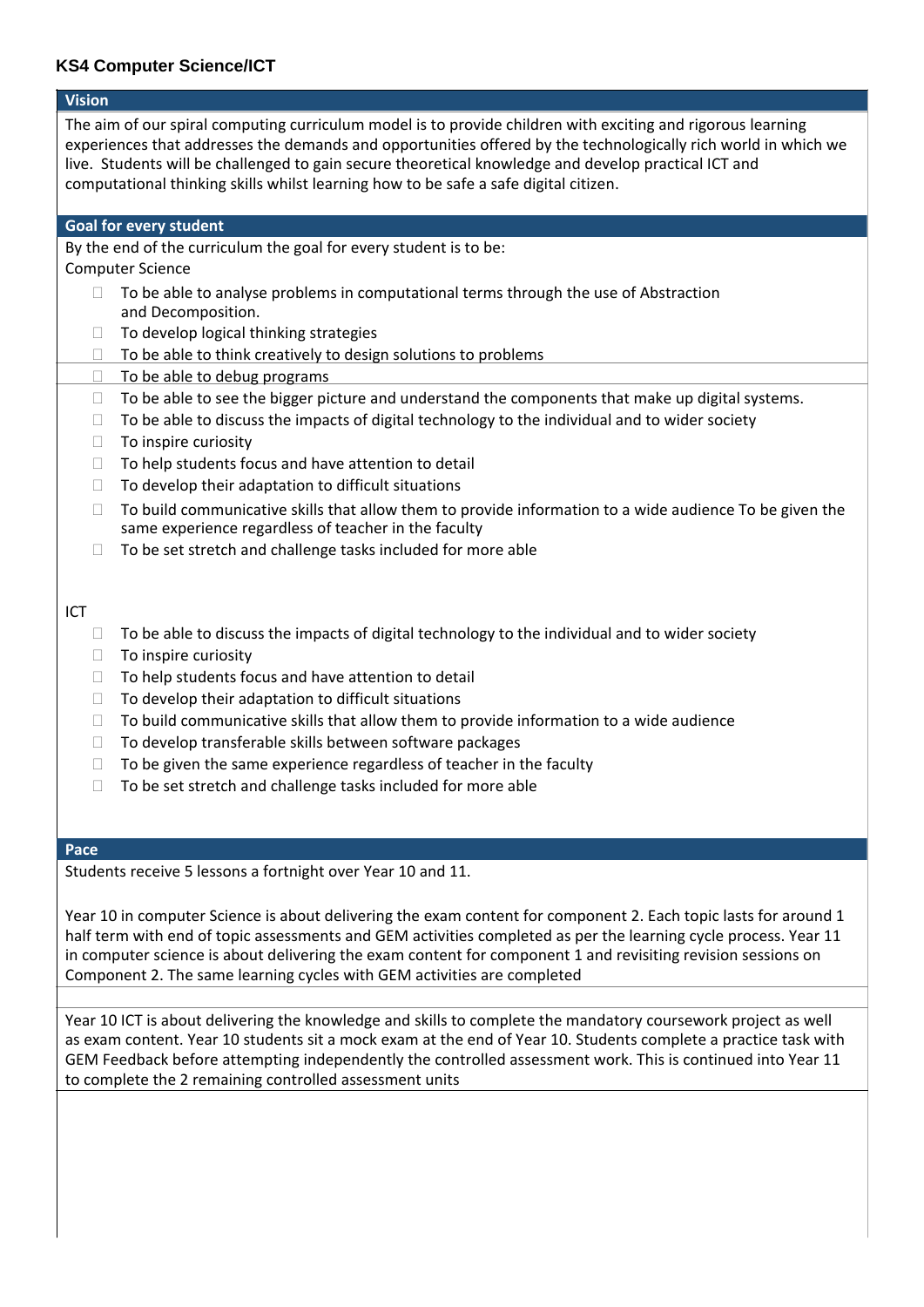### **Impact**

Assessments are based on end of topic tests created from practice and real exam questions. GEM tasks are used based on diagnostic marking of topic tests PLCs used to develop student impact of revision topics.

## **KS5 Computer Science**

## **Vision**

The aim of the KS5 Computing curriculum, is to provide learners with the next phase of their learning journey into the world of industry with an exciting and rigorous curriculum that addresses the challenges, skills and opportunities offered by the technologically rich world in which we live. Pupils will gain secure knowledge and skills which will encourage them to use ICT and computing knowledge to solve problems and develop computational thinking skills. This is a route in which students enjoy digging deeper into the concepts of Computational Thinking and apply their subject knowledge towards the industry they are aiming for.

### **Goal for every student**

By the end of the curriculum the goal for every student is to be: Computer Science

- $\Box$  To be able to analyse problems in computational terms through the use of Abstraction and Decomposition.
- $\Box$  To develop logical thinking strategies
- $\Box$  To be able to think creatively to design solutions to problems
- $\Box$  To be able to debug programs
- $\Box$  To be able to see the bigger picture and understand the components that make up digital systems.
- $\Box$  To be able to discuss the impacts of digital technology to the individual and to wider society
- $\Box$  To inspire curiosity
- $\Box$  To help students focus and have attention to detail
- $\Box$  To develop their adaptation to difficult situations
- $\Box$  To build communicative skills that allow them to provide information to a wide audience To be given the same experience regardless of teacher in the faculty
- $\Box$  To be set stretch and challenge tasks included for more able

### **Pace**

Students receive 10 lessons a fortnight over Year 12 and 13

KS5 in computer Science is made up of 3 Components. Component 1 and 2 are delivered along side each other by expert specialists in those components. The AS content is delivered in Year 12 followed by the Component 3 NEA and A level content through Year 13

#### **Impact**

Assessments are based on end of topic tests created from practice and real exam questions. GEM tasks are used based on diagnostic marking of topic tests PLCs used to develop student impact of revision topics.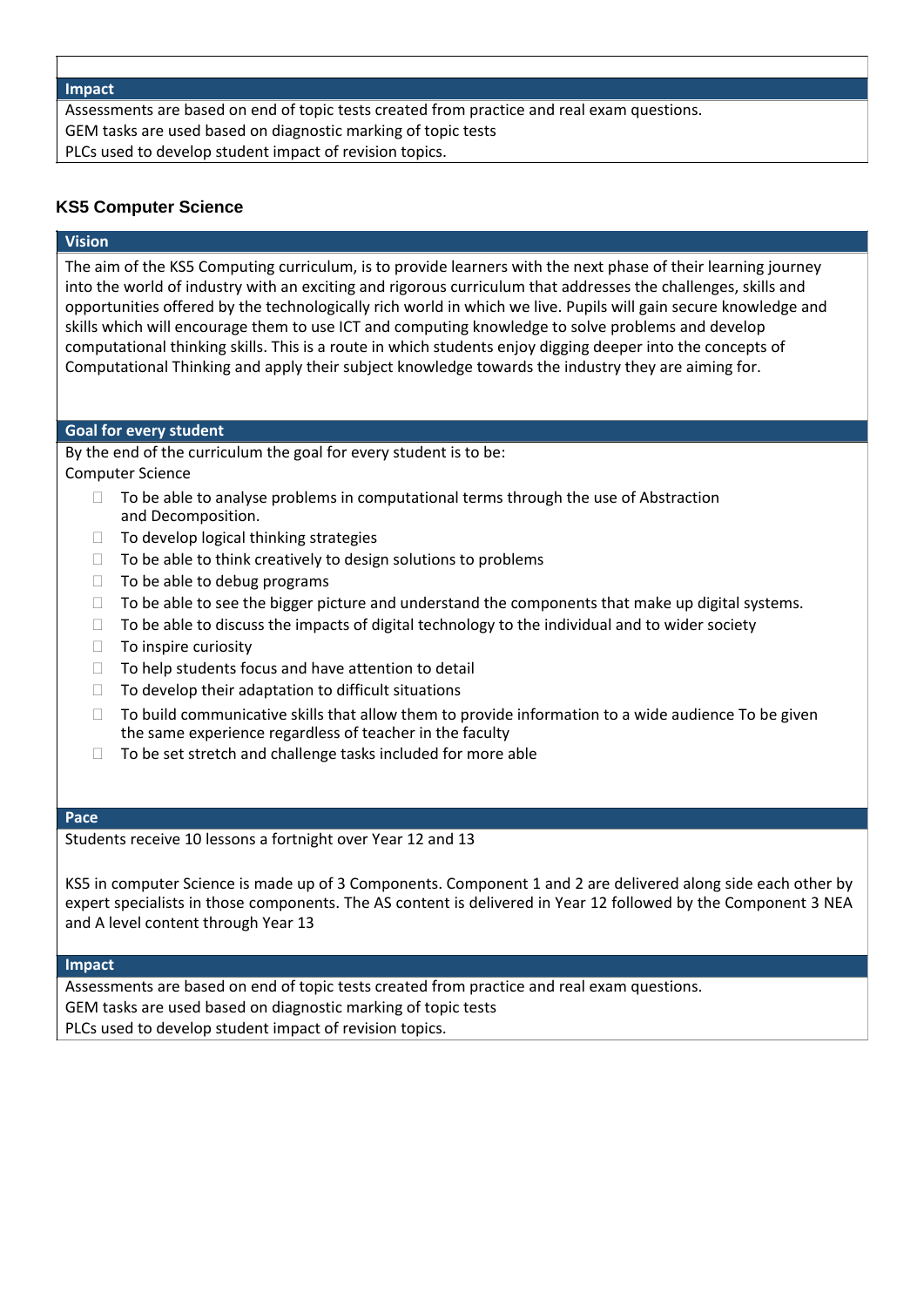## KS4 Business Studies

### **Vision**

To help students understand and engage with the increasingly complex business world in which we live and to enable them to become informed, confident and passionate consumers, employees and entrepreneurs.

## **Goal for every student**

At The John of Gaunt School we aim to develop young business people and entrepreneurs. The courses aims to provide a wider understanding of the legal, political, social and environmental context of business. This external environment is rapidly changing and our intention is to develop students into informed and adaptable individuals, who can make valuable contributions to society as employees, entrepreneurs and future leaders.

The specification we have chosen is aimed to give students the opportunity to explore real business issues and how businesses work. It has been designed with a clear and straightforward structure to enable students to access and engage with the world of business.

The specification for Business studies is broad but covers four main functional areas:

Business in the real world

Influences on business

Business operations

Human resources

Marketing

Finance

With a combination of developing knowledge, analysis and evaluation skills and independent research skills we hope to complement the employability skills that our students are developing in other subject areas.

### **Pace**

Business is taught across the 2 years of KS4. We aim to deliver 4 units in Year 1 and 2 units in Year 2.

Students attend 5 lessons a fortnight over the two years with the GCSE curriculum topics spread out across the years as per the Learning cycles plan.

### **Impact**

- $\Box$  Assessments are completed as specified on the learning cycles
- $\Box$  Exam style practice questions and past papers are used for end of topic/year assessments
- □ GEM work is based around Diagnostic testing combined with PLC's

## KS5 Business Studies

### **Vision**

Our vision is to for our Business students to develop knowledge and skills that will equip them to become successful entrepreneurs, leaders, innovators and employees. We hope to develop their knowledge of key business models and theories and be able to apply these to the contexts they experience and learn of in the real world. We learn about businesses from a variety of stakeholder perspectives, allowing our students to make well informed decisions, whether they hope to become employees, small business owners, corporate executives or decision makers in Government.

### **Goal for every student**

- $\Box$  develop passion and enthusiasm for studying business
- $\Box$  gain holistic understanding of business in a range of contexts
- $\Box$  develop a critical understanding of organisations and their ability to meet society's needs and wants
- $\Box$  understand that business behaviour can be studied from a range of perspectives
- $\Box$  generate enterprising and creative approaches to business opportunities, problems and issues
- $\Box$  be aware of the ethical dilemmas and responsibilities faced by organisations and individuals
- $\Box$  acquire a range of relevant business and generic skills, including decision making, problem solving,
- $\Box$  challenge assumptions and develop critical analysis skills
- $\Box$  apply numerical skills in a range of business contexts.